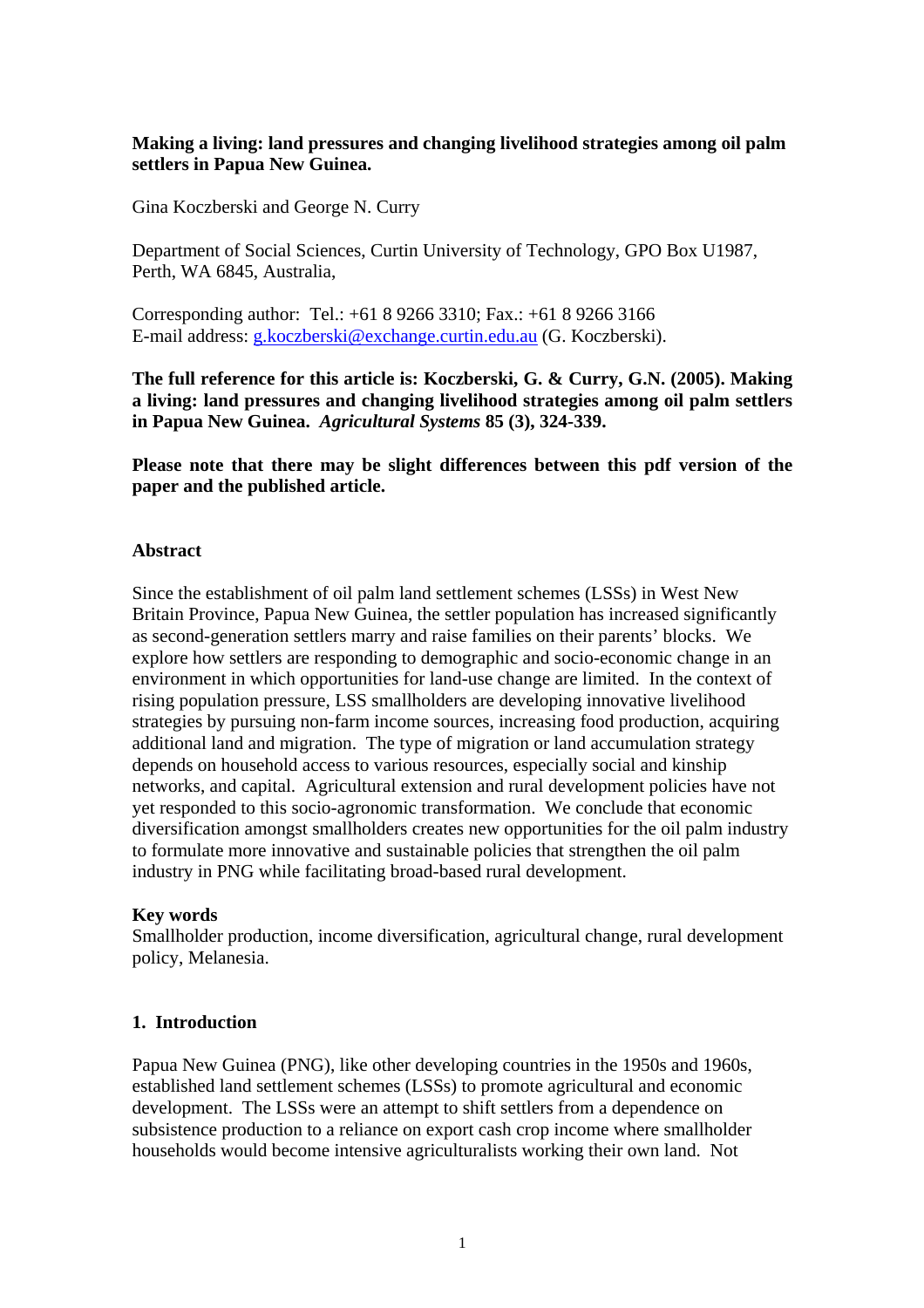imagined were the population and economic pressures and broader societal changes that would emerge over time on the LSSs. In the highly regulated oil palm LSSs with individual leases over fixed areas of land, settlers' options for agricultural change have been limited.

This paper explores how oil palm smallholders on the LSSs maintain agricultural production, household economic security and social stability in the context of population growth, limited opportunities for land-use change and fluctuating commodity prices. Drawing on fieldwork conducted as part of a socio-economic study among oil palm smallholders in West New Britain Province (WNB), PNG, we emphasise the agricultural and non-agricultural responses to the various pressures and opportunities present in smallholders' everyday lives and highlight the extent to which smallholder livelihoods are increasingly reliant on a range of income sources. The diversification of livelihood strategies occurring on the LSSs together with the associated changes in household structures and social relations is a major socio-agronomic transformation that has implications for smallholder extension policies and rural development more generally. We conclude by discussing the policy implications of this rural transformation.

### **2. Rural livelihoods**

That Papua New Guinean smallholders diversify their incomes and livelihood strategies is not a new theme in the rural development literature. There is now an extensive literature acknowledging the income diversity of rural households in developing countries (e.g., Haggblade et al., 1989; Boomgaard and White, 1991; Koppel and Williams, 1994; Reardon, 1997; Dorsey, 1999; Bebbington, 2000; Ellis, 2000; de Janvry and Sadoulet, 2001; Rigg and Nattapoolwat, 2001). Much of this literature highlights the importance of off-farm income for household economic and food security, and for financing farm investments. An early study by Anderson and Leiserson (1980) reported that off-farm income was increasing rapidly as a proportion of total employment in rural regions in Africa, Asia and Latin America. Reardon's (1997) review of 25 studies of income diversification among rural households in Africa shows convincingly that rural non-farm wage labour as a share of total household income was significant, and on average made up 45% of rural household incomes. Whilst there were insufficient data to determine if the non-farm sector was increasing in importance in rural household earnings, some studies have pointed to increases over time (see Reardon, 1997).

Complementing these studies is recent research on de-agrarianisation in parts of Southeast Asia and Africa (Bryceson and Jamal, 1997; Ellis, 1998; Rigg and Nattapoolwat, 2001), where rural people are abandoning agriculture to take up more lucrative non-agricultural income opportunities emerging at the local, regional or international levels. Rigg and Nattapoolwat's (2001) work in Northern Thailand describes both the diversification of rural livelihoods and the severe shortages of agricultural labour arising in areas where new non-farm income opportunities are drawing labour away from agriculture. Rural economic landscapes are becoming more variegated, complex and less visibly agricultural.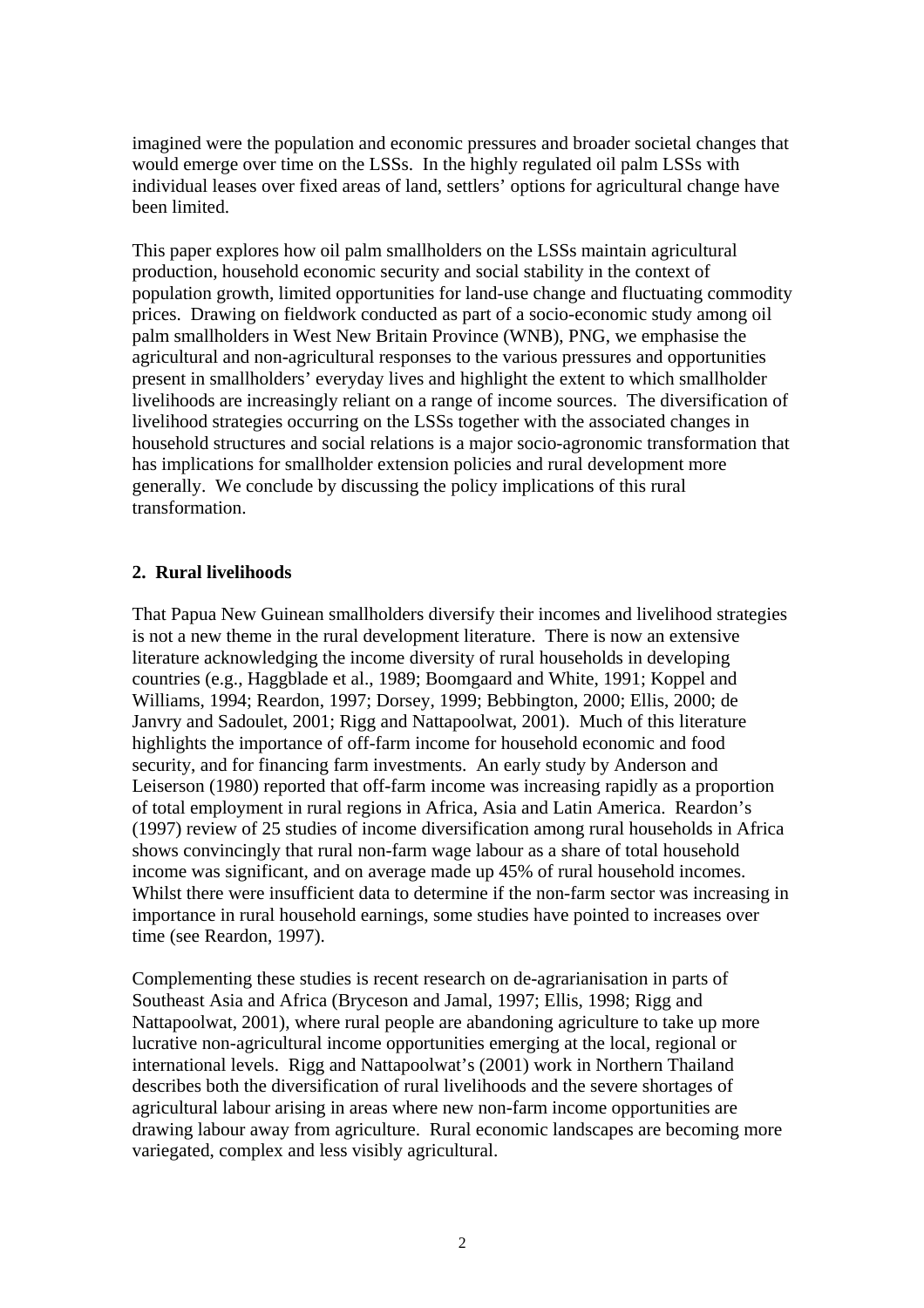The above studies have stimulated the emergence of new policy and analytical approaches in rural development, resource management and poverty alleviation. More recent approaches, such as the sustainable rural livelihoods approach, recognise the heterogeneity within rural communities, the diversity of economic and agricultural strategies, and peoples' access to resources and assets in creating and sustaining livelihoods (see Chambers and Conway, 1992; Scoones, 1998; Bebbington, 1999; DFID, 1999; Birch-Thomsen et al., 2001; Stocking, 2002).

Whilst there is increasing research on the diversification of rural livelihoods in many parts of Africa, South America and Southeast Asia, such work is absent in the South Pacific. Generally, the current smallholder policy environment in PNG, renders smallholders as unidimensional characters, that is, merely as oil palm, cocoa or coffee growers, who are all too often distracted from commodity production by customary activities and subsistence production. This narrow focus fails to contextualise commodity production in smallholders' everyday lives in terms of how it is embedded in a broader set of household livelihood and social strategies. However, if we view commodity production as one of several inter-related socio-economic and agricultural strategies pursued by smallholders, then the heterogeneity and adaptability of smallholder households become apparent, and rural development policies can incorporate and build on the diversity of economic activities in which smallholders are engaged.

Before presenting our discussion on smallholder livelihood strategies, we provide a brief description of the study area and methods.

# **3. Study sites**

The Hoskins and Bialla oil palm schemes in WNB were established in 1968 and 1972 respectively (Figure 1). Both are based on a nucleus estate model whereby land settlement subdivisions are located near private estate plantations. The estate companies service smallholders by supplying planting material, extension services and transport to cart smallholder fruit to the company mills for processing.

# FIGURE 1 HERE

Settlers were recruited to the LSSs from other provinces and were allocated individual leasehold blocks of 6-6.5 ha of which 4 ha were planted to oil palm, with 2 ha at the rear of the block reserved for food production (Hulme, 1984). As the industry expanded, villagers surrounding the nucleus estates were encouraged to plant 2 ha plots of oil palm as part of the Village Oil Palm (VOP) scheme.

Estate company trucks collect smallholder fruit on a 14-day harvesting cycle. Each block receives two payments per month: one payment for fresh fruit bunches (FFB) paid to the leaseholder; and a second payment for 'loose fruit' (ripe fruitlets dislodged from the main bunch during harvesting) collected by women and usually paid to the wife of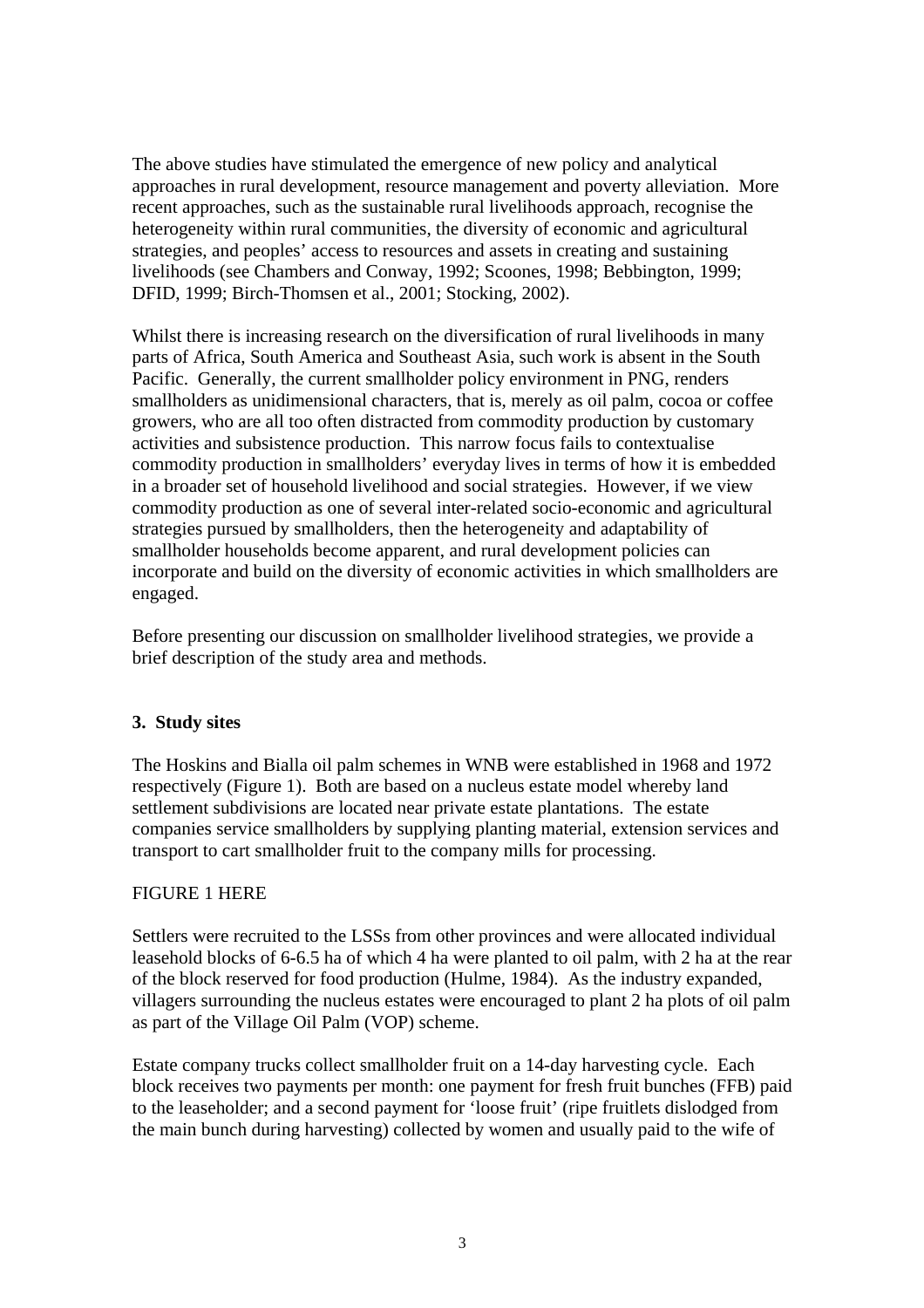the male leaseholder (Koczberski, 2002). Bialla and Hoskins smallholders contribute approximately 54% and 34% to total company production in their respective schemes.

Since the oil palm schemes were established, significant population and demographic change has occurred. Between 1980 and 2000, WNB's annual population growth of 3.7%, was amongst the highest in the country (National Statistical Office, 2001). Population density on the Hoskins LSS scheme has risen from 5.9 persons per block in the early 1970s to 13.3 persons per block  $(222 \text{ persons km}^{-2})$  in 2000, and in 2002 the Bialla LSS averaged 11.1 persons per block (187 persons  $km<sup>-2</sup>$ ).

PNG's high unemployment rate and the opposition of most provincial governments to informal urban settlements (Koczberski et al., 2001b; Connell, 2003) means that it is difficult for the adult offspring to establish themselves away from the LSSs. Settlers' off-block residence options are further constrained by the difficulties they now experience in returning 'home', and this partly explains the substantial population growth on the Hoskins LSS from 1990 to 2000.

Claims to their 'home' village resources have weakened because most settlers have lived away for long periods (> 25 years), their children were born in WNB and learned Melanesian Pidgin rather than their home languages, and many settlers were recruited from land-short areas (Curry and Koczberski, 1998). Previously, the maintenance of indigenous exchange relationships with kin residing at 'home' (e.g., contributions to brideprices and mortuary payments) ensured that migrants and their children's tenure rights to village resources remained intact. However, as land shortages worsen in migrant source areas, village relatives are contesting the resource claims of returning migrants, particularly those who have lived away for long periods or who were born and raised elsewhere (Curry and Koczberski, 1999; Curry, 2003; see also Carrier and Carrier, 1989 on long-term urban migrants returning home).

At the schemes' inception, a 6.0-6.5 ha LSS block was deemed sufficient for the needs of a single family (C. Benton pers. comm.). Today, however, the single household is being supplemented by co-resident households as sons (and sometimes daughters) marry and raise their own children on the block. Commonly, three generations now share the resources of one, 6 ha block. The original settler timber house now sits amongst several houses, and the 2 ha reserve food garden area supports several households. Further, the two oil palm payments received monthly from the milling company are spread across several households of varying age, status and household needs.

### **4. Methods**

Fieldwork was undertaken in 2000-2002 amongst oil palm smallholders at Hoskins and Bialla. A qualitative assessment involving ethnographic techniques of in-depth interviewing formed the basis of the fieldwork: at Hoskins 12 families were interviewed weekly for six weeks in 2000, and at Bialla 57 families were interviewed once or twice over an eight week period.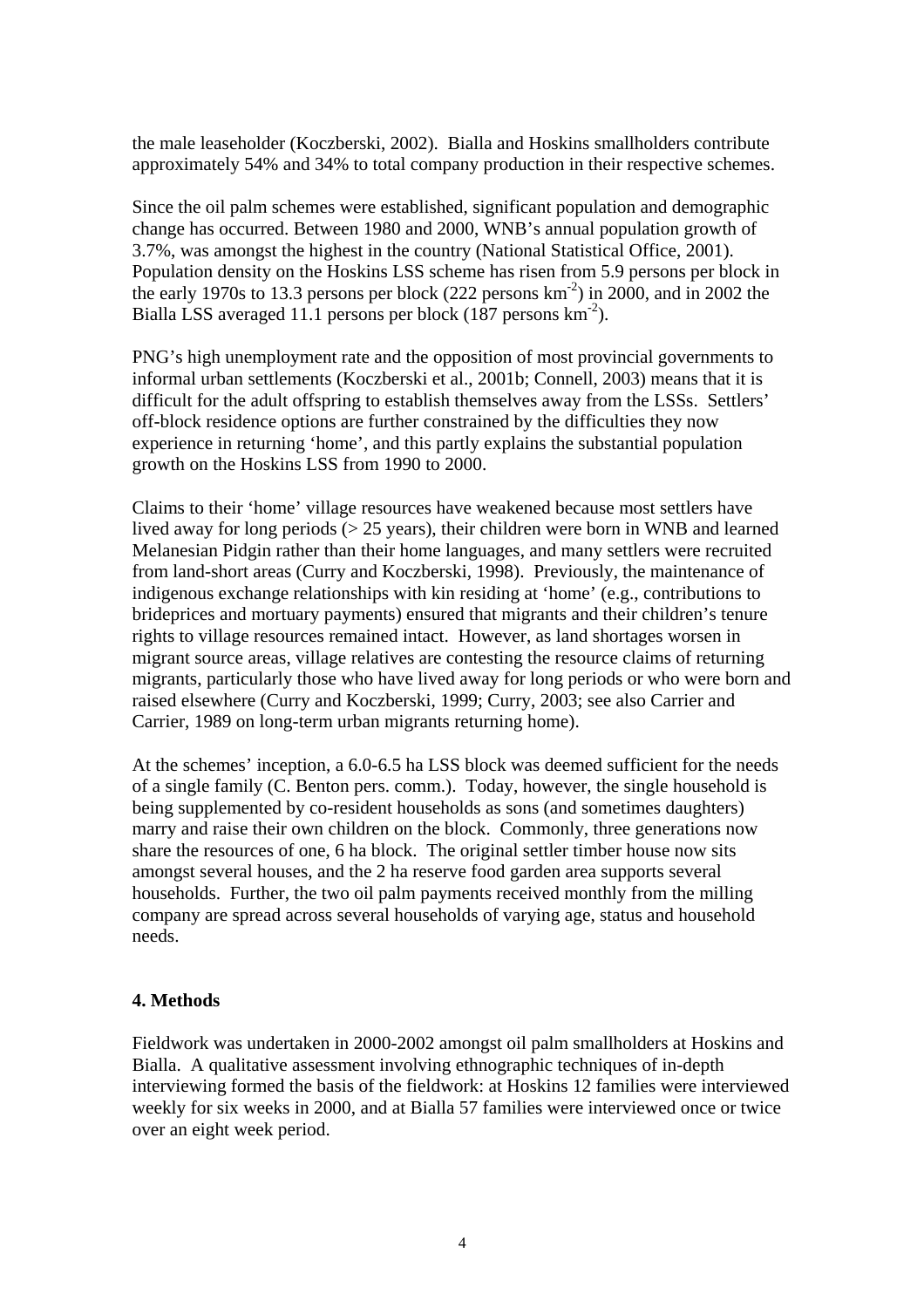For the qualitative survey, repeat visits of about one to two hours were considered the most appropriate means to develop family case studies that explored household social dynamics, livelihood strategies and income distribution. Questions were interspersed in general conversation, and informants were not discouraged from digressing to related issues or other matters that had arisen in the week since the previous interview. This often uncovered new information that would not have been revealed through the use of more standardised surveys.

These qualitative data informed the design of a larger quantitative socio-economic and demographic survey of 100 smallholder blocks at Hoskins in February-March 2001 and 100 blocks at Bialla in May-June 2002. The survey recorded household holdings of oil palm, tenure arrangements, demographic characteristics, subsistence production, income sources, and labour supply issues and agronomic practices associated with oil palm production (for a fuller description of methods, see Koczberski et al., 2001a; Koczberski and Curry, 2003).

# **5. Results**

Multiple household blocks often experience economic and social pressures that lead to tensions and conflicts between co-residents. Yet, opportunities for agricultural change are limited on the LSSs. Leases are over fixed land areas (6-6.5 ha), and regulations specify the areas planted to oil palm (4 ha) and reserved for food production (2 ha), though this latter restriction has not been enforced in recent years. In response to such pressures, smallholders have developed several strategies to secure their livelihoods, including new oil palm production practices (Curry and Koczberski, in press) and nonoil palm livelihood strategies.

Non-oil palm livelihood strategies fall into three main categories: subsistence production to maintain food security; income diversification to reduce economic risk; and local and long-distance migration to enhance access to resources such as land and capital.

# *5.1 Subsistence production*

Smallholders rely on the cultivation of food crops, both for household consumption and cash income. Overall, smallholders spend considerably more time in food gardening than they do in oil palm-related work, especially women who allocate almost 2.5 times as much of their labour to food gardening than to oil palm. Men allocate about equal amounts of time to each activity.

Access to land for food gardens reduces smallholders' vulnerability to fluctuating oil palm prices. The importance of subsistence production for food security was apparent in a dietary recall survey conducted with smallholders on the Hoskins scheme between September and November 2000 (Koczberski et al., 2001a). We compared the role of household food gardens in daily diets of LSS smallholders at Kavui with nearby VOP smallholders at Gaungo Village.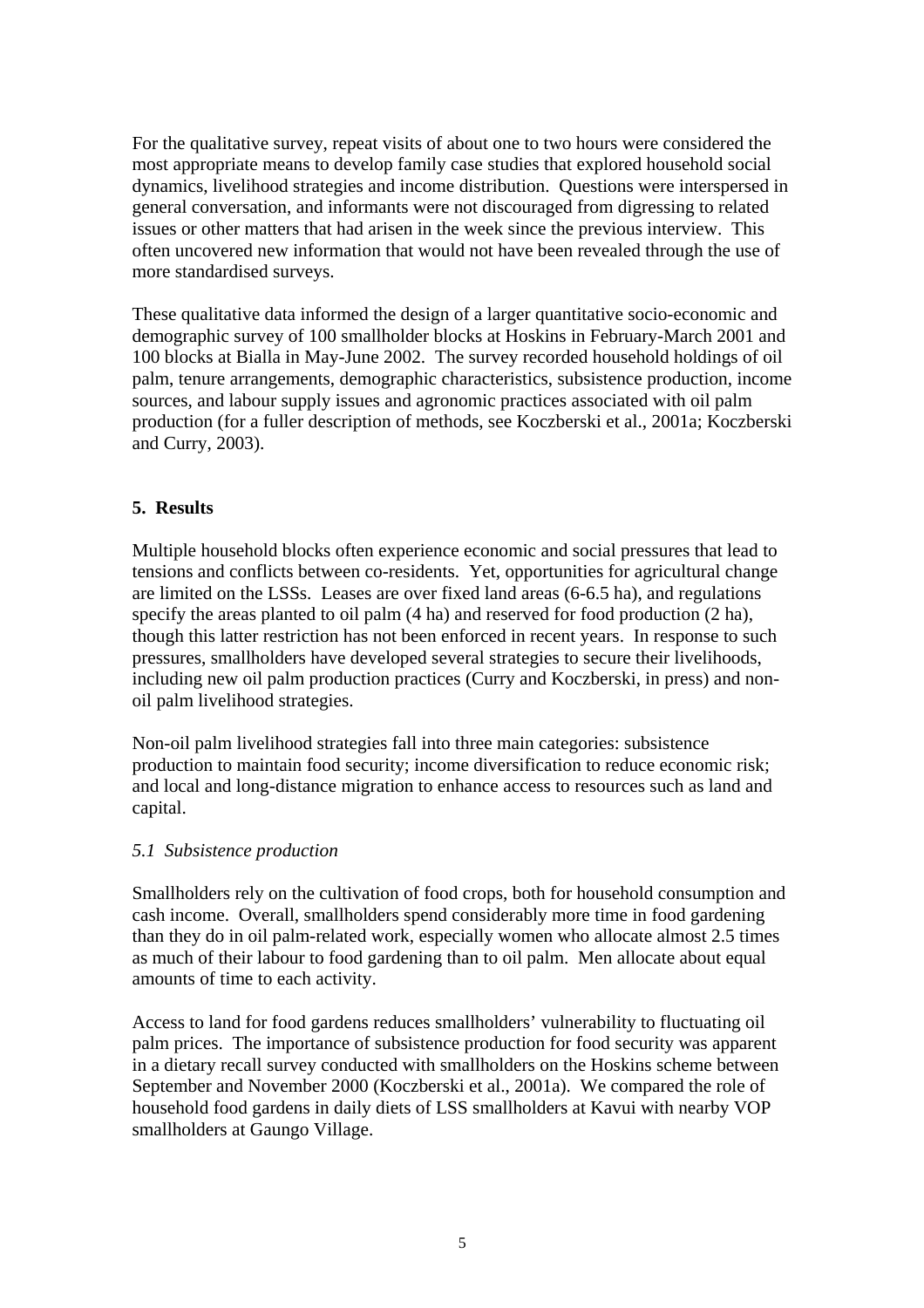The survey revealed that LSS smallholders were much more dependent on food gardens than village smallholders. Almost 80% of meal ingredients at Kavui LSS subdivision were from subsistence gardens compared with about 50% of meal ingredients at Gaungo Village. Further, village smallholders had more varied diets as two-thirds of all the meals they consumed contained at least one non-garden ingredient compared with 23% of meals of LSS smallholders at Kavui.

Root crops, green vegetables and bananas dominated meal ingredients for settlers, whereas village smallholders consumed more meat and fish and store bought foods (Figure 2). Nineteen per cent of all meals at Gaungo Village contained either "fresh meat/fish" or "tinned fish", compared with only 6% of settlers' meals. Several PNG studies have reported improved nutritional outcomes when traditional diets are supplemented with purchased foods like tinned fish/meat, rice and fresh fish/meat which are higher in protein, zinc and energy than local staples (e.g., Ohtsuka et al., 1984; Heywood and Hide, 1994; Mueller et al., 2001). Therefore, during the survey period when oil palm prices were relatively low, it is probable that Gaungo villagers had better quality diets than LSS settlers.

# FIGURE 2 HERE

The differences in diet quality between LSS and village smallholders partly reflect the wider range of commodity export crops held by village smallholders and the population pressure on the LSSs, where falling per capita oil palm income is increasing settlers' dependence on subsistence food production. It must be noted, however, that the dietary survey was undertaken during a period of depressed oil palm prices (K50-70/tonne; K1 = US\$0.31, November 2004), and many LSS smallholders stressed that they relied more heavily on gardens when oil palm prices were low. It is likely, therefore, LSS smallholders' dependence on subsistence food production has declined since then because prices have risen (K130-K140  $t^{-1}$  in mid 2002).

# *5.2 Income diversification strategies*

The economic pressure on densely populated LSS blocks to develop supplementary income sources is reflected in the increasing number of non-oil palm income sources as mean block population rises (Table 1). The most common sources of non-oil palm income include the local marketing of garden produce, the cultivation of high value cash crops, small business enterprises, and, to a limited extent, off-block employment (Figures 3 and 4).

# TABLE 1 HERE

# FIGURE 3 HERE

### FIGURE 4 HERE

Garden food production provides an additional income source for families. Many households, in addition to cultivating food gardens primarily for their own consumption, have established additional food gardens for the production of foods for sale at local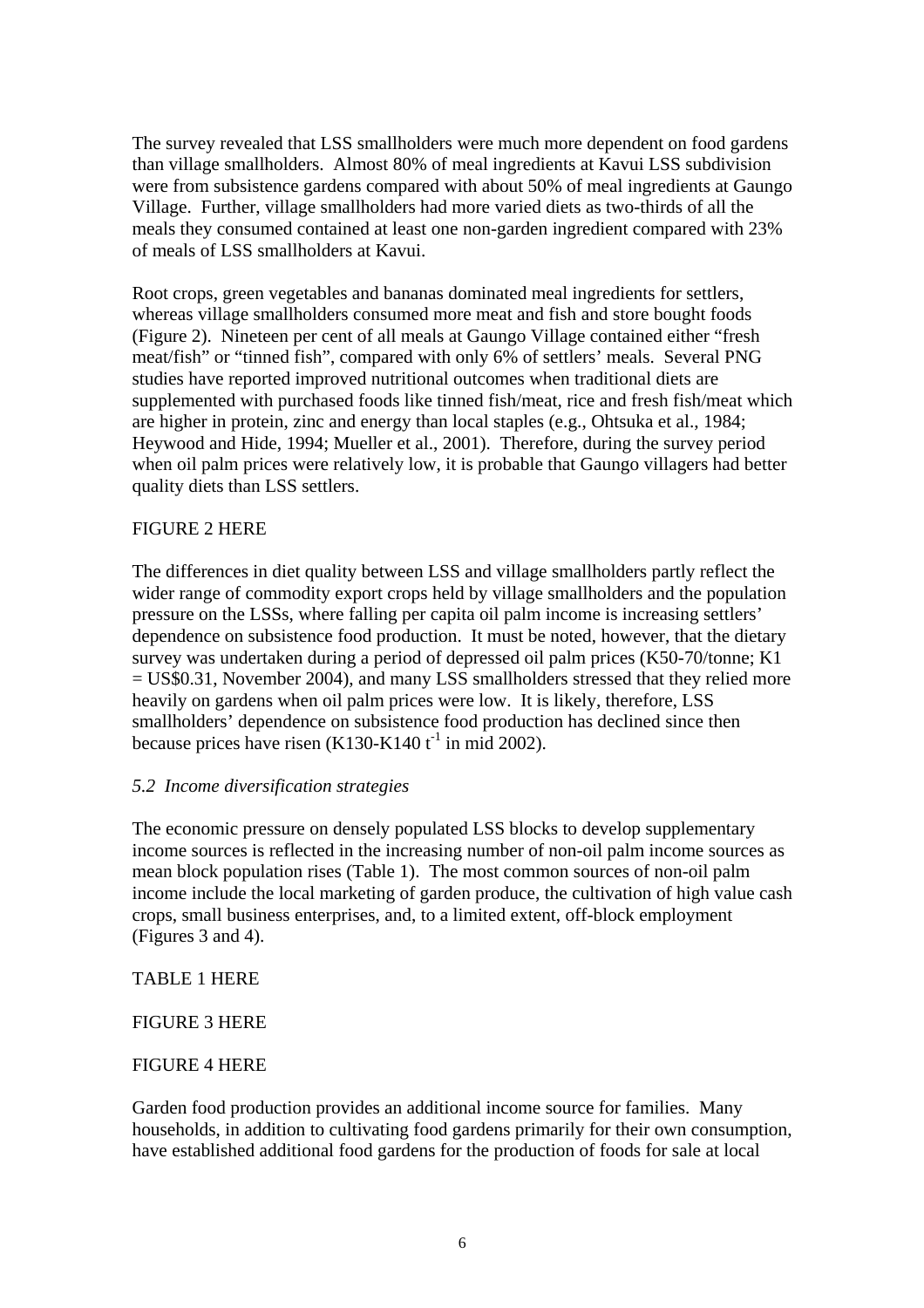markets. The latter are often planted as monocultures of high value crops such as peanuts and sweet potato. Fruits such as pineapples, pawpaw, watermelon and banana are also grown for sale at local markets.

Most market sellers are women, and the majority of LSS women market regularly (at least once a week). Fifty-four per cent of women sellers at town and roadside markets were from the LSS schemes (Table 2). LSS women were disproportionately overrepresented in local markets in the values of food items for sale, and dominated sales of "garden" produce both in monetary value and in their proportional share of the quantities of these items on sale (Figure 5). Marketing is the primary source of income for some households on highly populated LSS blocks, and provides an important income between the monthly oil palm cheques.

#### TABLE 2 HERE

#### FIGURE 5 HERE

Recently, some limited cash crop diversification has occurred. In the past few years, Hoskins and Bialla LSS and VOP smallholders have planted vanilla (Figures 3 and 4). Vanilla is attractive to smallholders because it can be cultivated on hilly areas unsuitable for oil palm, requires less labour than oil palm, and does not need much land.

Betel nut (*Areca catechu*) plantings have also expanded to commercial levels among some smallholders. Betel nut has long been sold at local markets, but the nature of its production, marketing and trade is changing. Some smallholders now view betel nut as another cash crop and have established smallholdings for bulk wholesaling. Often they are planted in dense stands around houses, and therefore do not take land out of oil palm production. In 2002, 17% of smallholder households in Bialla reported betel nut sales as their second or third most important income after oil palm.

A limited amount of diversification of non-cash crop income is occurring. Commercial enterprises operated by smallholders vary in size and turnover, and include transport (public motor vehicles – PMVs), tradestores, kerosene sales and the raising and marketing of poultry and pigs (Figures 3 and 4). Tradestores are typically small, stock a limited range of goods and operate on narrow profit margins. As more highly populated blocks adopt a rotational production strategy in oil palm, where each household receives a few oil palm payments per year, it is becoming necessary to develop non-oil palm income sources. At Hoskins, 100% of LSS blocks earn income from local markets and 62% of blocks have another income source in addition to oil palm and income from local marketing. Should a business prove successful, the household managing it may opt out of oil palm production entirely to allow co-resident households more frequent access to oil palm income. Smallholders refer to this practice as '*givem spes long ol*' (giving room/opportunities to others).

Another strategy to reduce pressure on oil palm income on highly populated blocks is for some block residents (usually men) to seek off-farm wage employment, most of which is as plantation labour. Off-farm employment is often cyclical and fluctuates in response to family circumstances, oil palm prices and levels of family conflict. At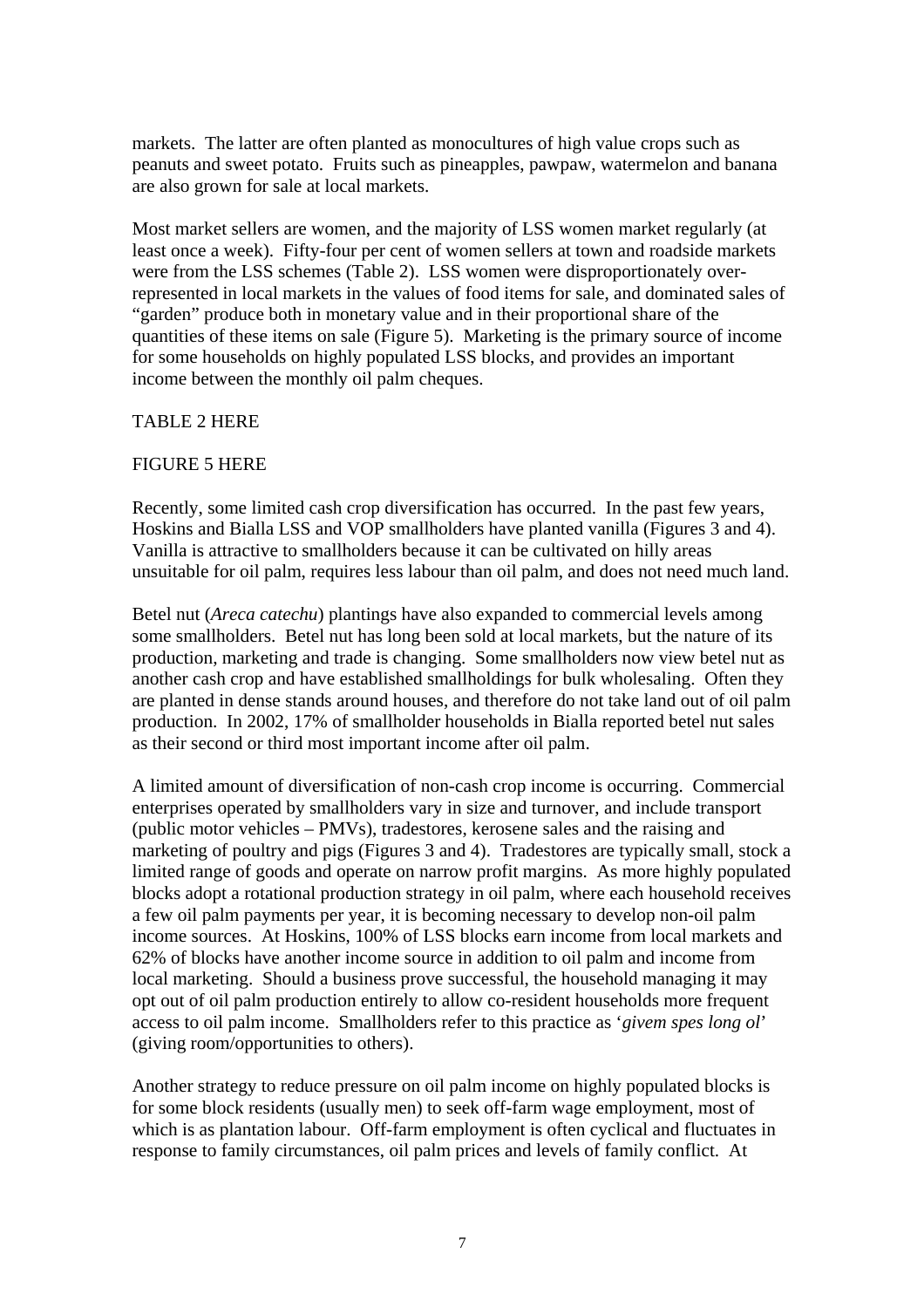Hoskins in 2001, 12% of LSS blocks had men working away (13% of LSS blocks at Bialla in 2002). Access to off-farm wage employment can add significantly to material standards of living on LSS blocks. Indeed, family members in full-time employment from highly populated blocks often provide considerable income support to other block residents, and are a source of capital for farm inputs. They frequently meet large expenses such as school fees, farm inputs, customary payments (e.g., brideprices), and provide start-up capital for small businesses. Permanent houses, water tanks and other substantial assets purchased in the recent past have mostly been financed from off-farm employment.

Income diversification demonstrates the adaptability of smallholders to adjust their labour and land use strategies to respond to changes and exploit economic opportunities as they arise. Despite the rigid institutional and commercial framework that governs the LSSs, smallholders exhibit a considerable degree of agency in developing new combinations of livelihood strategies. However, as the next section reveals, for some smallholders their livelihood choices are constrained and they are sometimes compelled to adopt strategies with doubtful long-term viability.

### *5.3 Migration and land accumulation strategies*

One strategy to relieve economic or population pressure is for a household, or a household member, to migrate temporarily, for several months to a year or more. This appears more common when oil palm prices are low and may involve returning to one's 'home' village or visiting relatives in other parts of the country. When block residents leave, per capita oil palm income rises for remaining residents, and a higher proportion of garden produce can be diverted for sale at local markets, further raising per capita incomes.

However, as noted above, returning to one's village is no longer possible for many LSS smallholders. For LSS smallholders unable or unwilling to return home, population pressure may be eased by pursuing land accumulation strategies such as illegally occupying land, or 'purchasing' customary owned land. In January 2001, the oil palm extension agency at Hoskins identified 30 blocks illegally planted to oil palm on state and company land. The 'squatters' were young married men from the densely populated blocks in a nearby land settlement subdivision.

Second generation LSS smallholders with sufficient capital (usually raised from offblock employment), may 'purchase' customary land to plant oil palm, while a select few may purchase an LSS block. The latter option is expensive with 2002 prices at Hoskins ranging from K15,000 to K30,000. The purchase of an LSS block is the only land accumulation strategy that provides legal security of tenure. Other land accumulation strategies carry risks of eviction, as some settlers 'purchasing' customary land are experiencing to their dismay (Koczberski and Curry, 2004). The 'sale' of communally held village land to non-clan members ('outsiders') by clan leaders is a recent phenomenon, and is sometimes vigorously contested by other members of the customary landholding group. That some LSS settlers are willing to pursue this high risk strategy is indicative of the social and economic stresses on their blocks.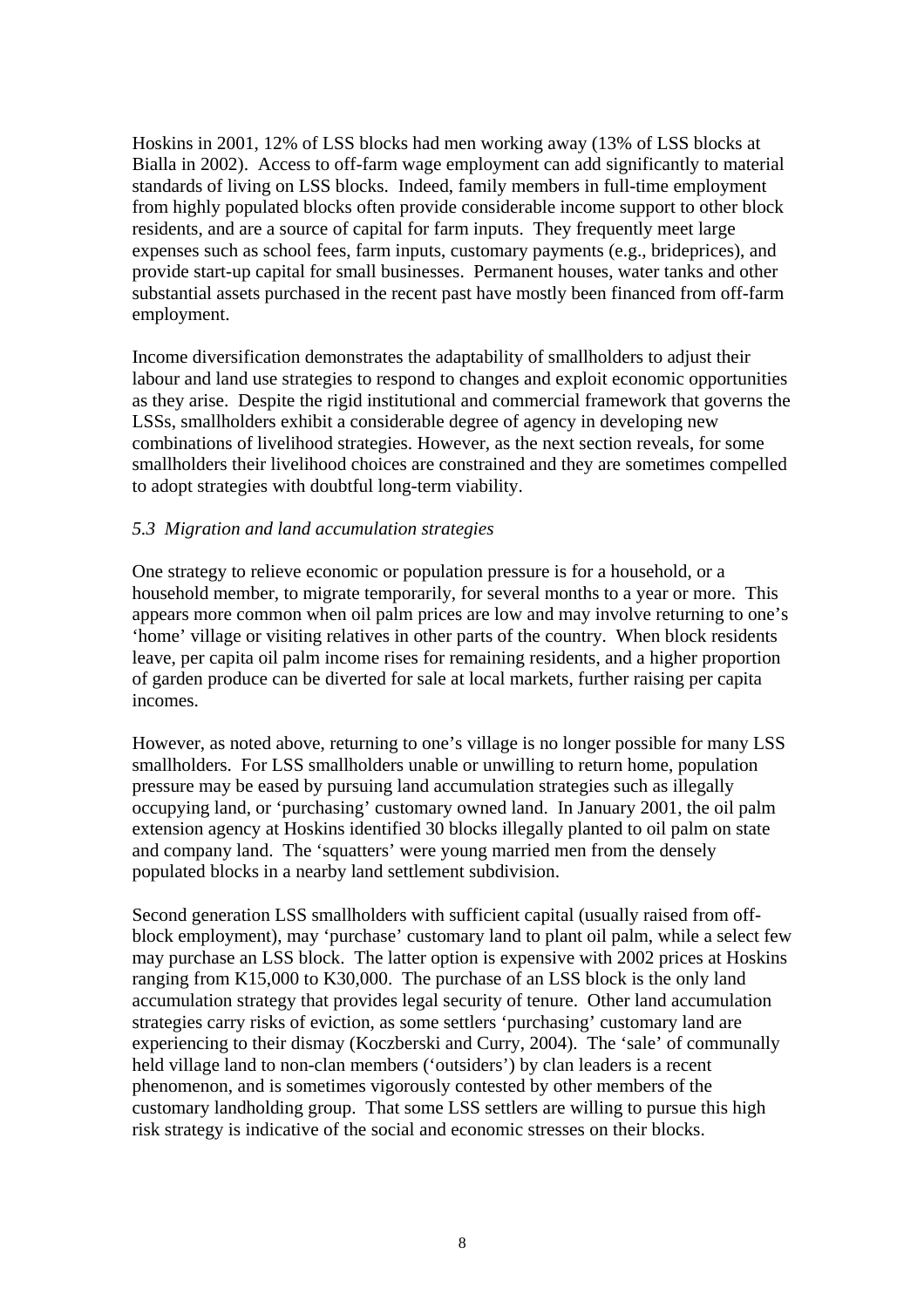The particular type of migration or land accumulation strategy that a household pursues reflects how access to various kinds of resources – social and kinship networks, and capital – influences people's capacity to develop viable livelihoods. For those without the necessary resources and social networks, responding to income and economic pressures may require strategies that ultimately increase their vulnerability to livelihood breakdown, such as when they are compelled to become squatters on state land or 'purchase' customary land with insecure tenure.

### **6. Discussion and conclusion: Sustaining productivity and livelihoods**

While the economic diversification occurring on the LSSs in PNG follows trends observed in many parts of Africa, Latin America and Southeast Asia (see Section 2 for references), there are important differences. Off-farm and non-agricultural incomes are less significant in the PNG context than in other areas studied. Also, farm income (from oil palm production) remains the dominant livelihood strategy for the majority of settlers with only a tiny minority deriving the bulk of their income from other sources. Unlike many Southeast Asian countries, international labour migration from PNG remains undeveloped and there are limited employment opportunities in PNG's urban industrial sector. Hence, employment prospects are much lower for PNG smallholders migrating to urban areas or to their home areas. Despite the lower probability of finding work, the migration option is viable because it temporarily relieves pressure on family members remaining on the block as the cost of supporting an LSS family member is shifted to urban or village-based relatives. This can be contrasted to the Malaysian situation where rapid industrialisation has created attractive employment opportunities for the residents of land settlement schemes, especially young people. An ageing population on these schemes has necessitated the recruitment of workers from Indonesia and the Philippines to make up labour shortfalls (Fold, 2000).

There is limited acknowledgment in the industry of the importance of non-oil palm activities to the livelihoods of smallholders. Indeed, non-oil palm activities are often viewed as distractions drawing smallholders' time and energy away from oil palm production. In a recent report commissioned by the World Bank on the future development of the smallholder oil palm sector in PNG, the diversification of income, particularly diversification of commodity cash crops by landowners, was noted negatively. The report concluded:

"Although diversification of investments reduces risk, it is not always appropriate at the farm level. Oil palm smallholders whose main activity is oil palm should focus their attention on being as efficient and productive as possible with this crop. The recommendation is that Government should recognise this and lessen the resources applied for initiatives to diversify cash cropping activities of oil palm smallholders" (ADS, 2001, 92).

The report did not recognise that for many oil palm smallholders supplementary income is now essential for household economic security. Rather than ignoring income diversification, smallholder development policies and the region's long-term development plans could be improved by recognising and building on the diverse range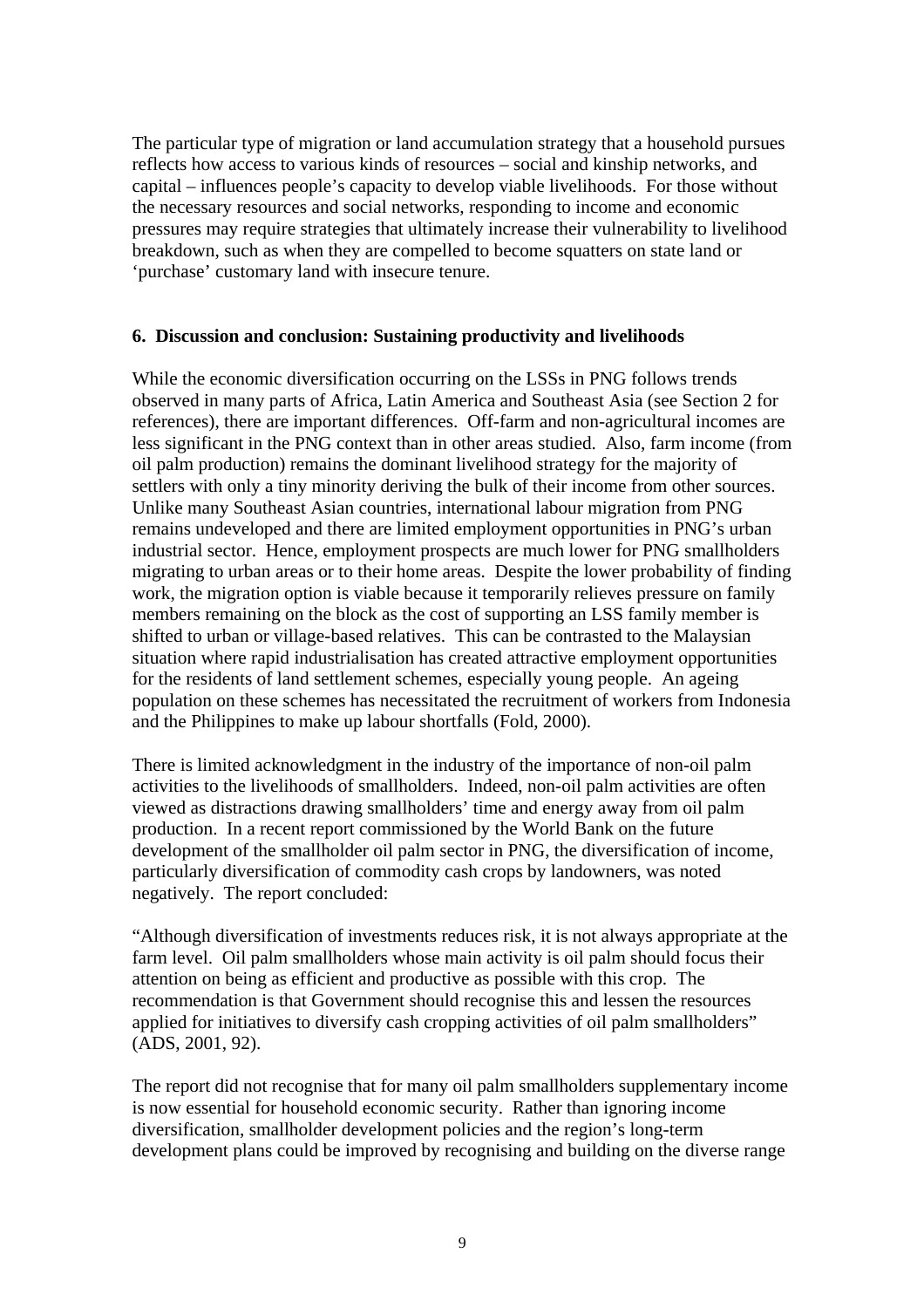of livelihood strategies now pursued by smallholders. It is probable that as population and land pressures continue to rise on the LSSs, an increasing proportion of settlers will be engaged in non-oil palm income activities, both on and off-farm.

In this final section we sketch some potential policy directions that acknowledge the new and diverse rural economies emerging in the oil palm regions of PNG. Economic diversification opens up opportunities for the oil palm industry to formulate innovative and sustainable smallholder policies. The view of smallholders as solely oil palm producers limits the range of potential interventions to increase production and overcome other farm management 'problems'. For instance, a major constraint on smallholder productivity is their reluctance to poison and replant senile palms. Several inter-related factors explain their reluctance to replant (Koczberski and Curry, 2003), but a significant disincentive is the financial burden of poisoning old palms and purchasing new seedlings and the loss of income for almost two years as they wait for immature palms to come into production (Curry and Koczberski, 2004). Smallholders are required to go into debt at the same time as their capacity to repay loans is reduced through the loss of income.

Such risks could be reduced through supporting and promoting alternative income streams during replanting. Given that smallholders show a willingness to diversify income sources, there are opportunities for the industry to assist smallholders to establish small businesses such as the repair of wheelbarrows and tools and to support other oil palm-related businesses. The latter could include the devolvement to smallholders of small-scale enterprises currently managed by the milling companies or agricultural extension organisation. Such economic activities include sales and deliveries of fertiliser and tools, and some transport businesses. Extension support could also be provided for the cultivation of high value market crops inter-planted with oil palm seedlings. Inter-cropping is occurring on some replanted blocks and could be further encouraged.

Income diversification, particularly off-farm income, is associated with higher levels of farm investment and innovation. Evans and Ngau (1991) reported that rural households with access to non-farm incomes in Kenya were more accepting of the risks associated with innovation. They were more likely to invest in their farms through hiring labour, purchasing farm inputs or acquiring additional land. Evans and Ngau (1991) acknowledge that production decisions are enmeshed in a myriad factors, but a key determinant is the extent to which farming households can diversify their incomes, and their capacity to do so depends to a considerable extent on the wider nonagricultural/urban context. Thus, an understanding of how smallholder agricultural production and livelihood choices interact with broader non-agricultural economic opportunities is useful for developing more appropriate smallholder policies.

Recognition and understanding of smallholder livelihood strategies would also enable the industry to avoid initiatives detrimental to smallholders, and which may ultimately reduce oil palm productivity. For example, there is a risk that some LSS smallholders may be affected adversely by the current 'infill' land use policy of encouraging them to plant oil palm in their 2 ha garden reserve land, a policy recently endorsed by a World Bank commissioned report (ADS, 2001). This policy does not recognise that food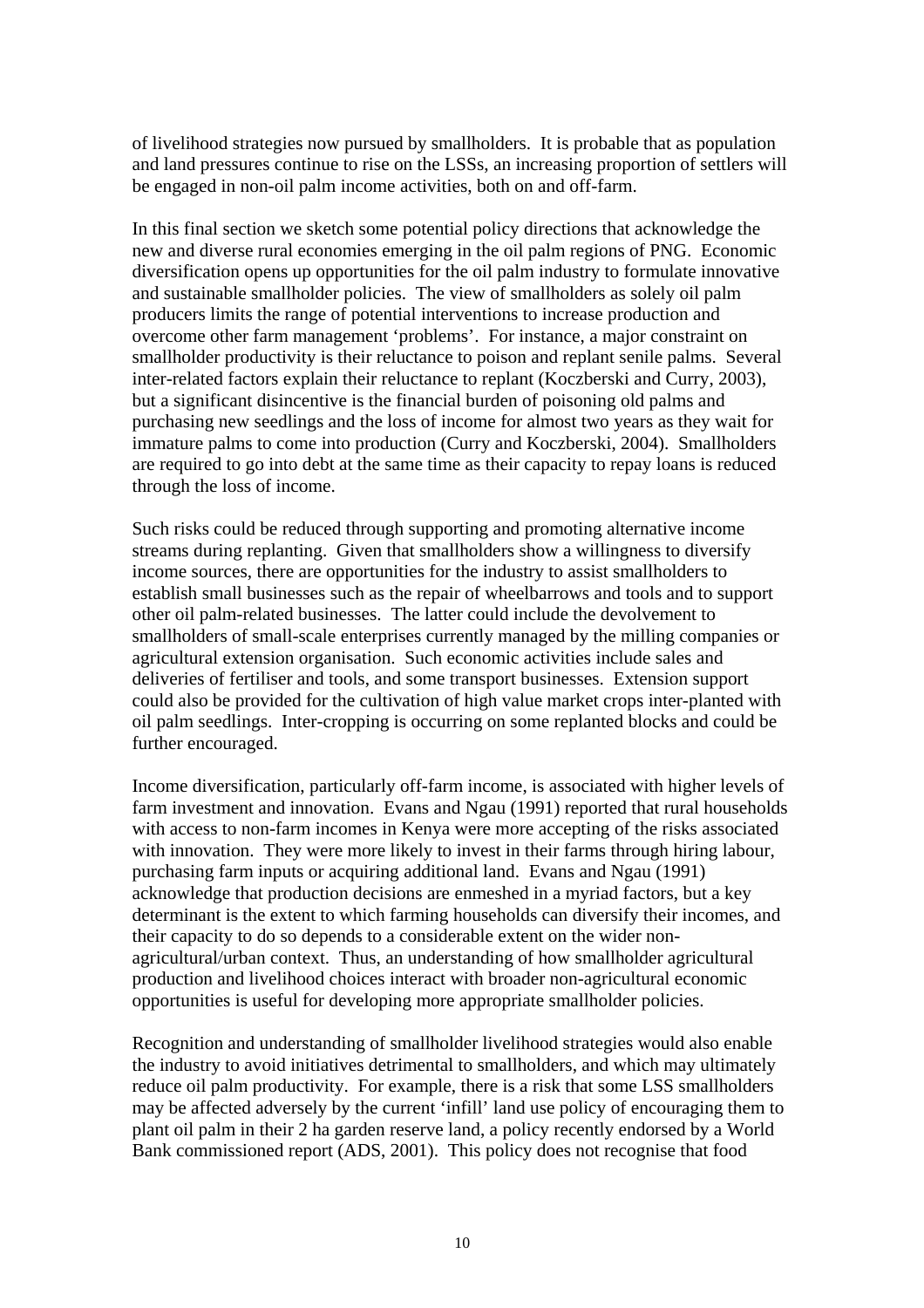production, whether for household consumption or sale at local markets, is a fundamental component of the livelihood strategies of the vast majority of LSS smallholders. The long-term viability of the LSSs depends to a large extent on the food and income security provided by access to gardening land, especially when oil palm prices are low.

Income diversification among smallholders also has relevance for provincial and regional policies of development. In the absence of effective family planning programmes, it is probable that as population and land pressures continue to rise on the LSSs, an increasing proportion of settlers will be engaged in non-oil palm income activities, both on and off-farm. There is little doubt that population growth contains both risks and opportunities for the industry. On the LSSs continued population growth in the absence of a corresponding growth in income and employment opportunities is likely to lead to greater social instability. Indeed, a persistent feature of PNG's economic development has been the inability of employment growth to keep pace with population growth (McMurray, 1995). However, the high concentration of capital assets (human, financial and social) in the oil palm growing areas of PNG means that there is potential to develop a strong broad-based economy. This broadening of the region's economic base could begin by strengthening the informal economy and reinforcing income diversification in extension messages as well as promoting new forms of non-farm employment. Such strategies might include the upgrading of facilities at roadside markets, training in bookkeeping for small business, the devolvement of some milling company and extension agency roles to smallholders such as small-scale workshops and the sale and transport of farm inputs, and the intercropping of newly planted oil palm with high value cash crops like spices.

This could be achieved by strengthening the linkages between the farm and non-farm sectors. The labour intensiveness of the oil palm industry (compared, say, with mining) means that considerable amounts of cash are widely dispersed amongst the populations and local economies of Bialla and Hoskins as payments to smallholders and as wages to plantation labourers. The broad distribution of income in local economies, the willingness of smallholders to diversify their income sources and the reasonable level of infrastructure compared with most other areas of PNG mean that the conditions are present for more broadly-based economic development. Oil palm growing regions could become 'hubs' of economic development where the local economies are broadened by strengthening the linkages between the agricultural and non-agricultural sectors to create new forms of enterprise and employment.

By drawing attention to processes of livelihood diversification, we have sought to highlight the adaptability of smallholders in responding to socio-demographic and economic change. The general picture is one of smallholders actively seeking solutions and finding new ways to maintain their livelihoods and household well-being. While the development of new livelihood strategies partly reflect a level of social and economic stress on the LSSs, particularly densely populated blocks, a significant rural change is in progress. The challenge for extension services and provincial development authorities is to consolidate and build on these changes through innovative policies that strengthen linkages between the smallholder sector and the broader regional economy.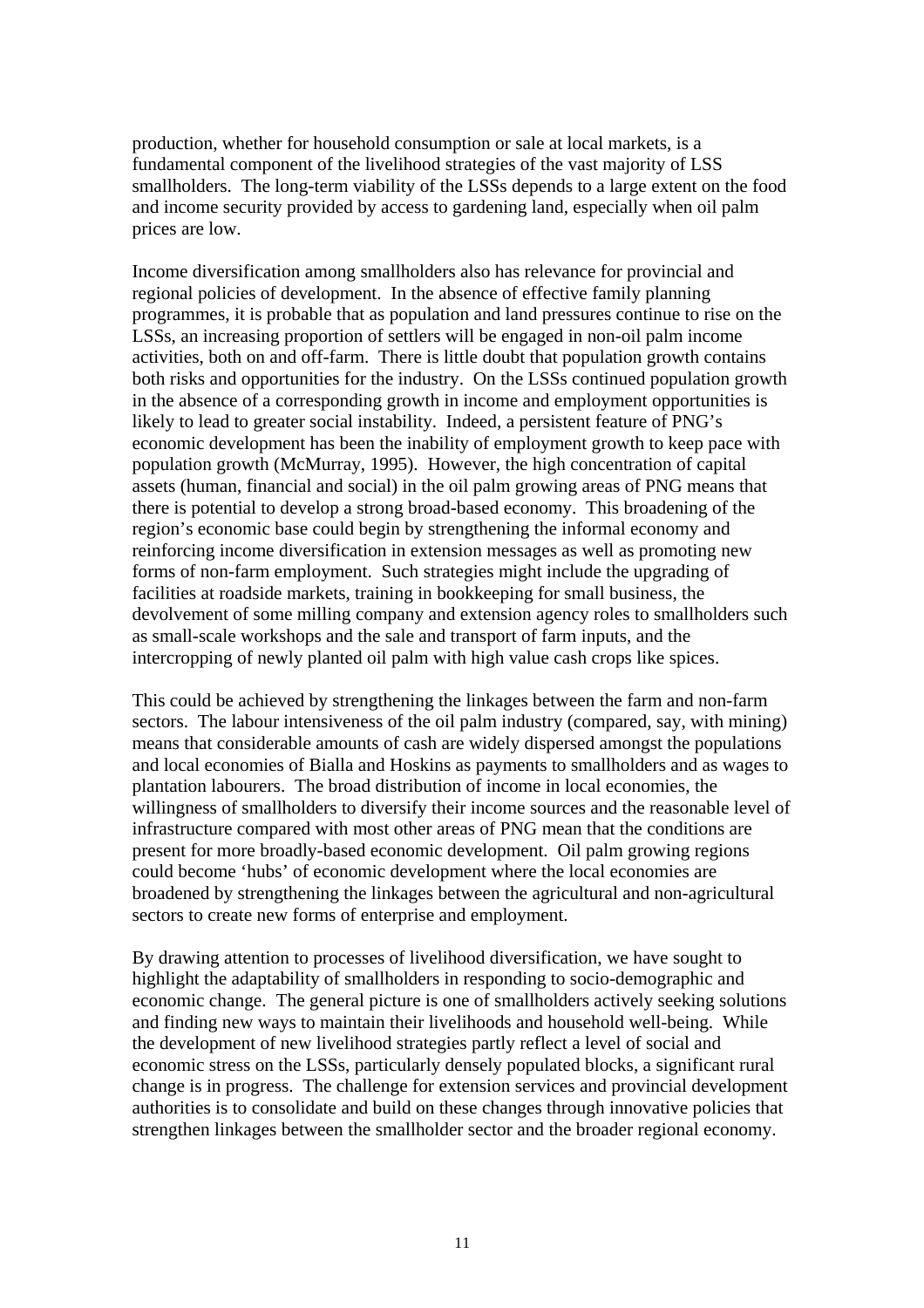#### **7. Acknowledgements**

This paper draws on a collaborative project with the Australian National University (K. Gibson), PNG Oil Palm Research Association (OPRA) and Curtin University, with funding from the Australian Centre for International Agricultural Research. We are grateful for research assistance from Normal Konimor and Pauline Hore of OPRA, and the co-operation and support of staff of the PNG Oil Palm Industry Corporation (OPIC). OPIC staff assisted with the local market surveys in 2000 and the smallholder surveys in Bialla in 2002. The paper was presented initially at the "International Conference on Local Land Use Strategies in a Globalizing World: Shaping Sustainable Social and Natural Environments". Institute of Geography, University of Copenhagen, 21-23 August, 2003. We thank the editors of this issue and the referees for their constructive criticisms.

#### **8. References**

- ADS (PNG), 2001. Study of the Smallholder Oil Palm Sector. Achievements and Potential for Future Development. Port Moresby, Papua New Guinea.
- Anderson, D., Leiserson, M.W., 1980. Rural nonfarm employment in developing countries. Economic Development and Cultural Change 28(2), 227-248.
- Bebbington, A., 1999. Capitals and capabilities: a framework for analysing peasant viability, rural livelihoods and poverty. World Development 27(2), 2021-2044.
- Bebbington, A., 2000. Reencountering development: livelihood transitions and place transformation in the Andes. Annals of the Association of American Geographers 90(3), 495-520.
- Birch-Thomsen, T., Fredierksen, P., Sano Hans-Otto., 2001. A livelihood perspective on natural resource management and environmental change in semiarid Tanzania. Economic Geography 77(1), 41-66.
- Boomgaard, P., White, B. (Eds.), 1991. In the Shadow of Agriculture: Non-farm Activities in the Javanese Economy, Past and Present. Royal Tropical Institute, Amsterdam.
- Bryceson, D., Jamal, V. (Eds.), 1997. Farewell to Farms: De-agrarianisation and Employment in Africa. Research Series 1997/10. African Studies Centre, Leiden and Ashgate Press, Aldershot.
- Carrier, J.G., Carrier, A.H., 1989. Wage, Trade and Exchange in Melanesia. A Manus Society in the Modern State. University of California Press, Berkeley.
- Chambers, R., Conway, R., 1992. Sustainable Rural Livelihoods: Practical Concepts for the Twenty First Century. IDS Discussion Paper, No. 296.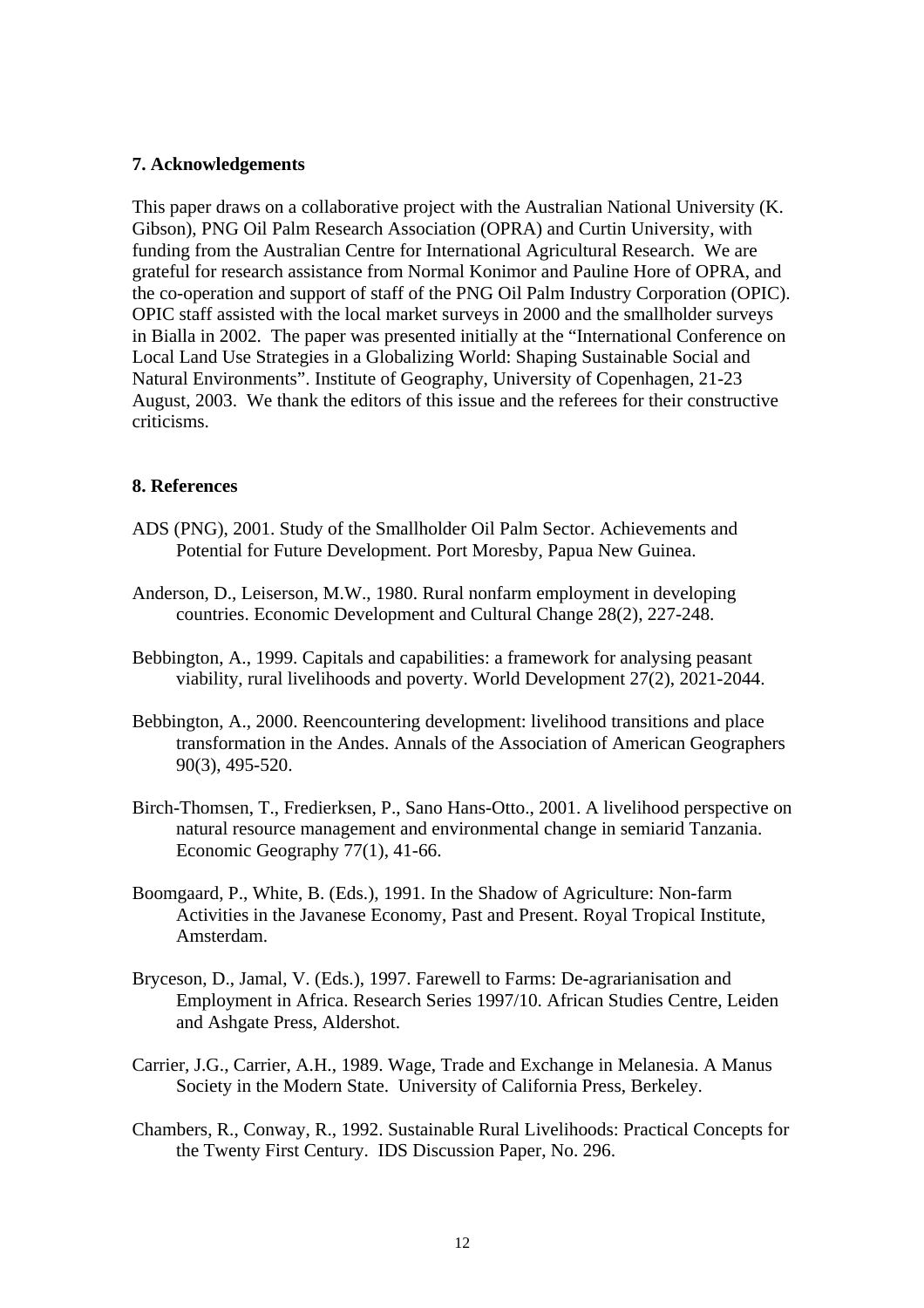- Connell, J., 2003. Regulation of space in the contemporary postcolonial Pacific city: Port Moresby and Suva. Asia Pacific Viewpoint 44(3), 243-257.
- Curry, G.N., 2003. Moving beyond postdevelopment: facilitating indigenous alternatives for "development". Economic Geography 79(4), 405-423.
- Curry, G.N., Koczberski, G., 1998. Migration and circulation as a way of life for the Wosera Abelam of Papua New Guinea. Asia Pacific Viewpoint 39(1), 29-52.
- Curry, G.N., Koczberski, G., 1999. The risks and uncertainties of migration: an exploration of recent trends amongst the Wosera Abelam of Papua New Guinea. Oceania 70(2), 130-145.
- Curry, G.N., Koczberski, G., 2004. Mobilising Smallholder Labour in Oil Palm Production: Results of the Mobile Card Trial, Hoskins, West New Britain, Papua New Guinea. Research Unit for the Study of Societies in Change, Curtin University, Perth, Western Australia.
- Curry, G.N., Koczberski, G., in press. Seeds of discontent: oil palm and changing production strategies among smallholders in Papua New Guinea. In: Connell, J., Waddell, E. (Eds.), The Local and the Global: Environment, Change and Development in the Third World. University of Hawaii Press, Honolulu.
- de Janvry, A., Sadoulet, E., 2001. Income strategies among rural households in Mexico: the role of off-farm activities. World Development 29(3), 467-480.
- DFID (Department for International Development), 1999. Sustainable Livelihoods Guidance Sheets. DFID, London.
- Dorsey, B., 1999. Agricultural intensification, diversification, and commercial production among smallholder coffee growers in Central Kenya. Economic Geography 75(2), 178-193.
- Ellis, F., 1998. Household strategies and rural livelihood diversification. Journal of Development Studies 35(1), 1-38.
- Ellis, F., 2000. Rural Livelihoods and Diversity in Developing Countries. Oxford University Press, Oxford.
- Evans, H., Ngau, P., 1991. Rural-urban relations, household income diversification and agricultural productivity. Development and Change 22, 519-545.
- Fold, N., 2000. Oiling the palms: restructuring of settlement schemes in Malaysia and the new international trade regulations. World Development 28(3), 473-386.
- Haggblade, S., Hazell, P., Brown, J., 1989. Farm non-farm linkages in rural sub-Saharan Africa. World Development 17(8), 1173-1202.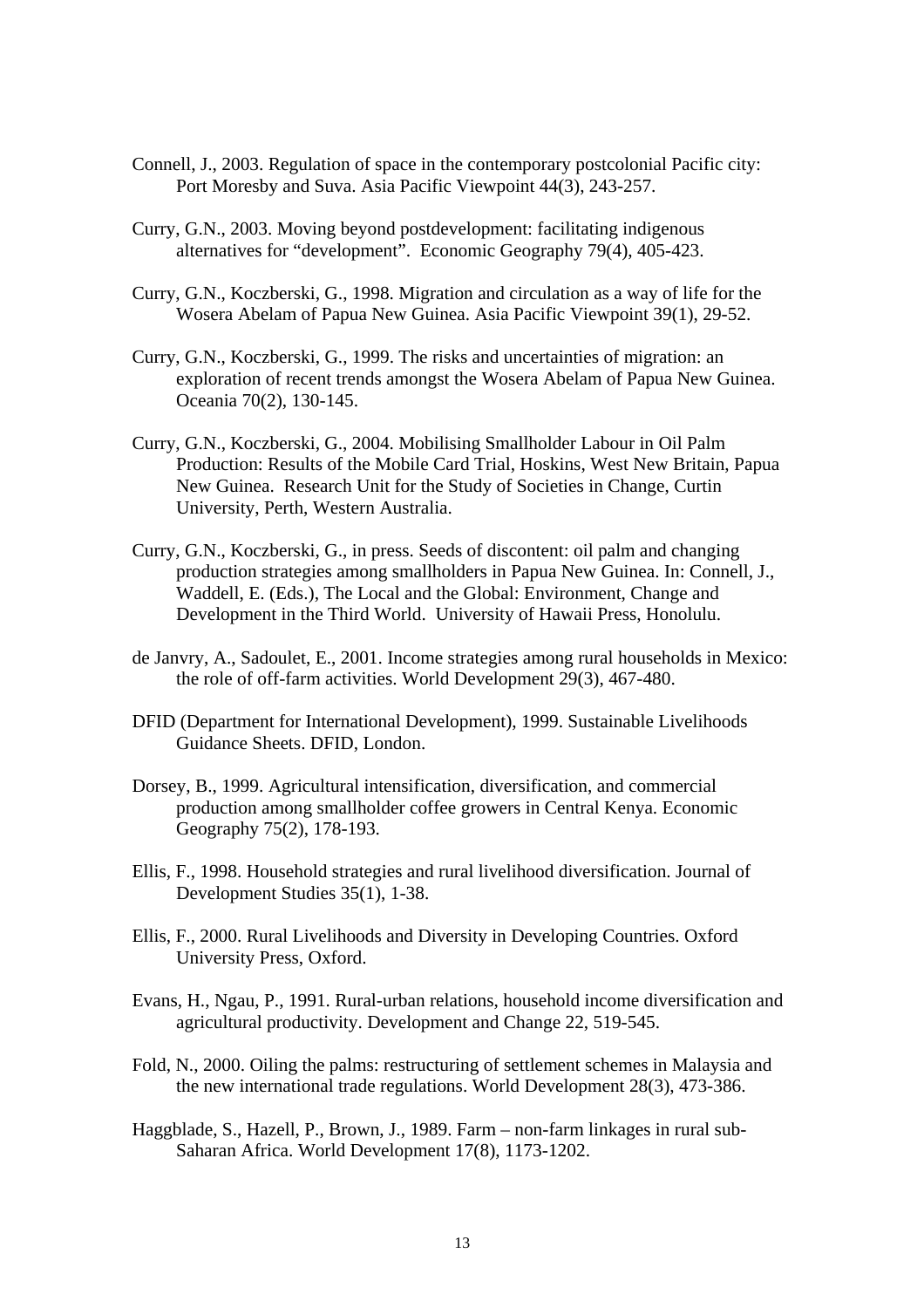- Heywood, P., Hide, R., 1994. Nutritional effects of export crop production in Papua New Guinea: a review of the evidence. Food and Nutrition Bulletin 15(3), 233- 249.
- Hulme, D., 1984. Land Settlement Schemes and Rural Development in Papua New Guinea, Unpublished PhD thesis. James Cook University, Queensland.
- Koczberski, G., 2002. Pots, plates and *tinpis*: new income flows and the strengthening of women's gendered identities in Papua New Guinea. Development 45(1), 88-92.
- Koczberski, G., Curry, G.N., 2003. Sustaining Production and Livelihoods Among Bialla Oil Palm Smallholders: A Socio-Economic Study of the Smallholder Sector. Research Unit for the Study of Societies in Change, Curtin University, Perth, Western Australia.
- Koczberski, G., Curry, G.N., 2004. Divided communities and contested landscapes: mobility, development and shifting identities in migrant destination sites in Papua New Guinea. Asia Pacific Viewpoint 45(3), 357-371.
- Koczberski, G., Curry, G.N., Gibson, K., 2001a. Improving Productivity of the Smallholder Oil Palm Sector in Papua New Guinea: A Socio-Economic Study of the Hoskins and Popondetta Schemes. Department of Human Geography, Research School of Pacific and Asian Studies, Australian National University, Canberra.
- Koczberski, G., Curry, G.N., Connell, J., 2001b. Full circle or spiralling out of control? State violence and the control of urbanisation in Papua New Guinea. Urban Studies 38(11), 2017-2036.
- Koppel, B., Williams, J., 1994. Development or deterioration? Under-standing employment diversification in rural Asia. In: Koppel, B., Hawkins, J., James, W. (Eds.), Development or Deterioration: Work in Rural Asia. Lynne Reinner, Boulder and London, pp. 275-301.
- McMurray, C., 1995. The challenge of population growth. Economic Bulletin 10, 66-72.
- Mueller, I., Vounatsou, P., Smith, T., Allen, B., 2001. Subsistence agriculture and child growth in Papua New Guinea. Ecology of Food and Nutrition 40(4), 367-395.
- National Statistical Office, 2001. National Population and Housing Census 2000. Port Moresby.
- Ohtsuka, R., Kawabe, T., Inaoka, T., Suzuki, T., Hongo, T., Akimichi, T., Sugahara, T., 1984. Composition of local and purchased food consumed by the Gidra in lowland Papua. Ecology of Food and Nutrition 15, 159-169.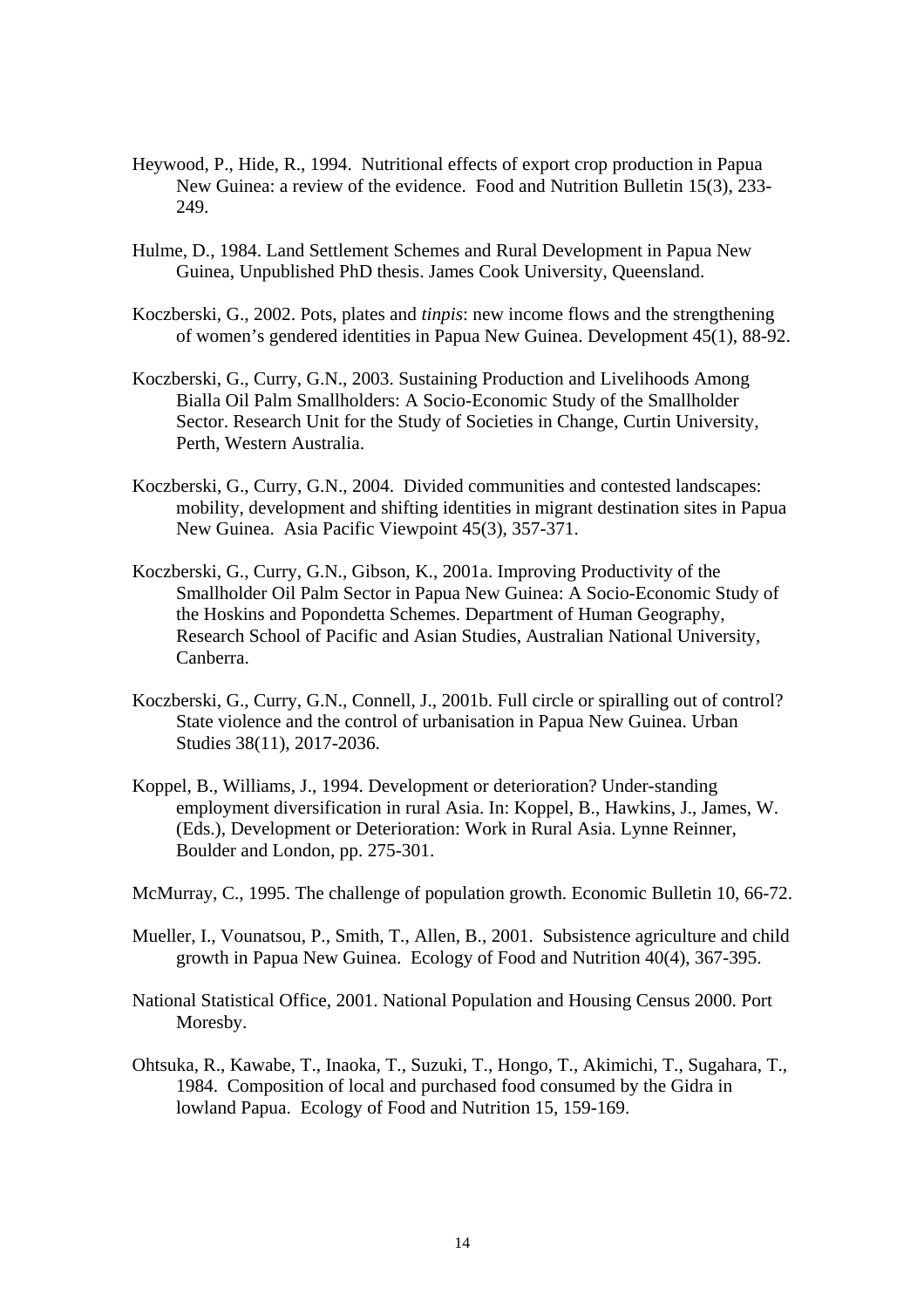- Reardon, T., 1997. Using evidence of household income diversification to inform study of the rural nonfarm labor market in Africa. World Development 25(5), 735-747.
- Rigg, J., Nattapoolwat, S., 2001. Embracing the global in Thailand: activism and pragmatism in an era of deagrarianization. World Development 29(6), 945-960.
- Scoones, I., 1998. Sustainable Rural Livelihoods: A Framework for Analysis. Working Paper 72, Institute for Development Studies, Brighton.
- Stocking, M., 2002. PLEC on steep slopes: the 'sustainable livelihoods' approach. PLEC News and Views, 19 March, 2002, pp. 27-36.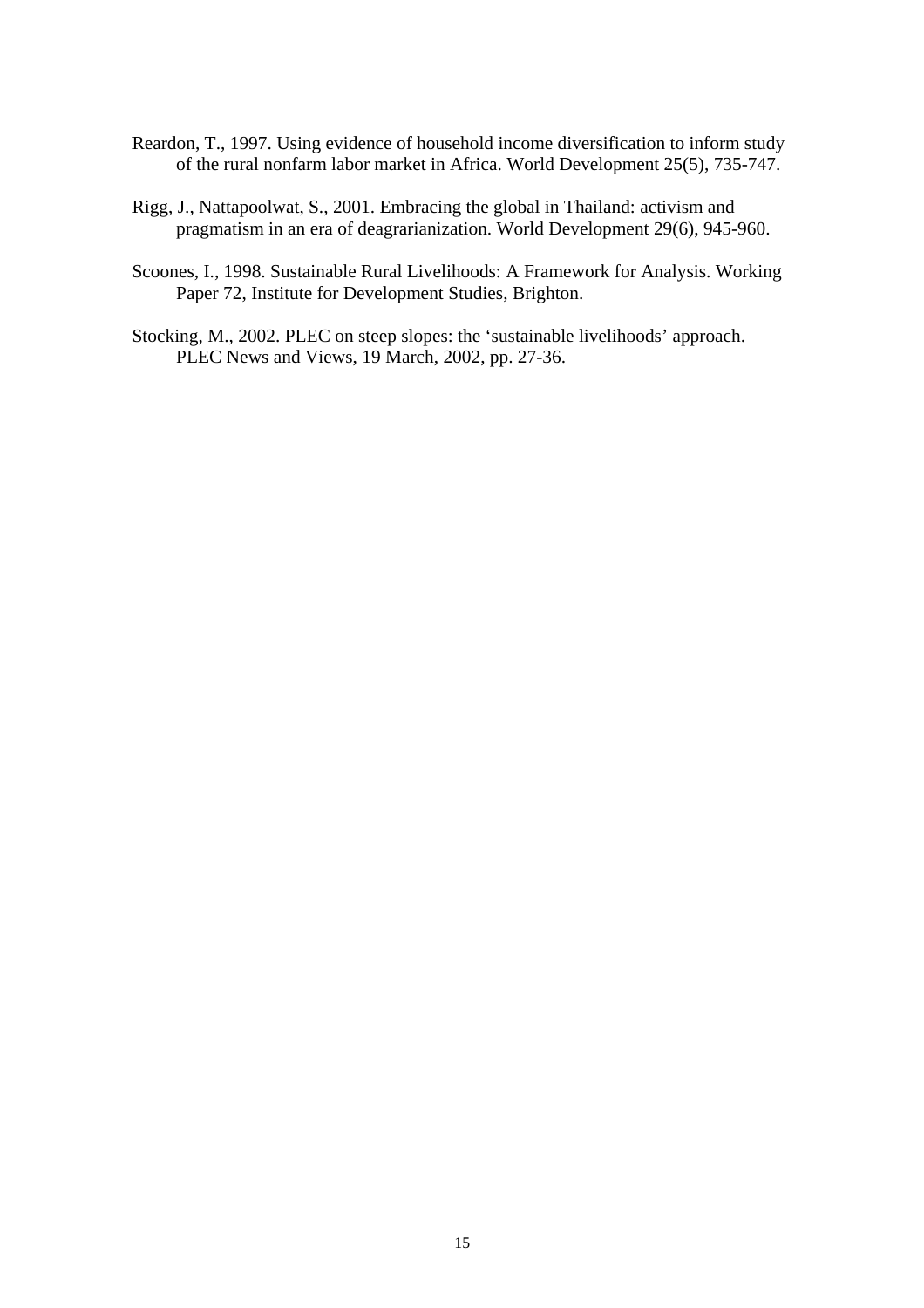Table 1. Mean block population by numbers of non-oil palm income sources at Hoskins and Bialla Land Settlement Schemes.

| Numbers of non-oil palm    | <b>MEAN POPULATION PER BLOCK</b> |               |  |  |  |
|----------------------------|----------------------------------|---------------|--|--|--|
| income sources per block   | <b>HOSKINS</b>                   | <b>BIALLA</b> |  |  |  |
| One non-oil palm income    | 11.2                             | 9.4           |  |  |  |
| source                     |                                  |               |  |  |  |
| Two non-oil palm income    | 13.1                             | 10.1          |  |  |  |
| sources                    |                                  |               |  |  |  |
| Three or more non-oil palm | 15.9                             | 12.2.         |  |  |  |
| income sources             |                                  |               |  |  |  |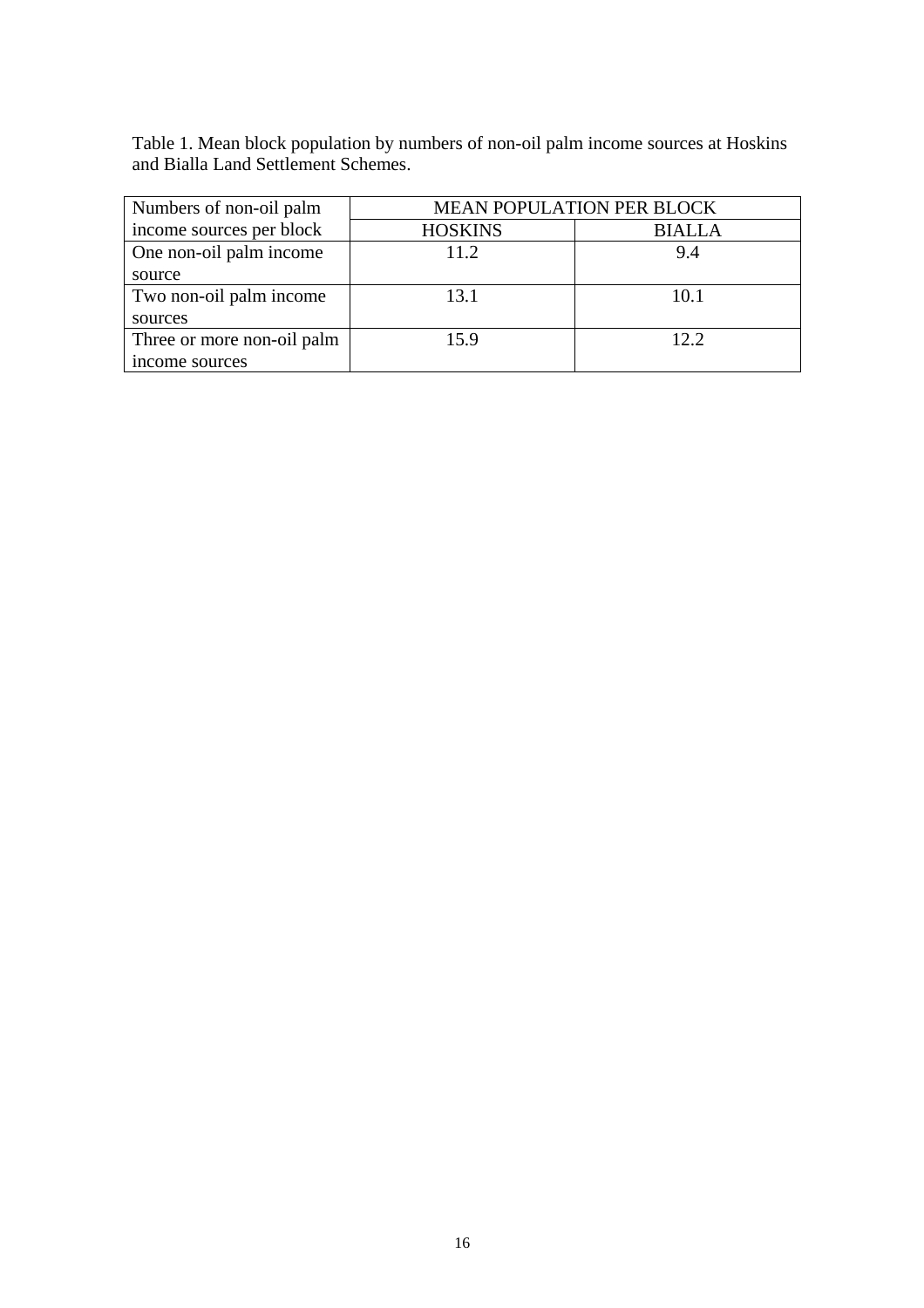Table 2. Numbers and percentages (in brackets) of settler women marketing in October 2000 from Land Settlement Scheme (LSS) subdivisions or residing on Village Oil Palm (VOP) land\*.

|                | <b>MARKET</b> |                |               |              |             |                |              |  |  |
|----------------|---------------|----------------|---------------|--------------|-------------|----------------|--------------|--|--|
|                | <b>BULUMA</b> | <b>HOSKINS</b> | <b>KAPORE</b> | <b>KIMBE</b> | <b>MOSA</b> | <b>NAHAVIO</b> | <b>TOTAL</b> |  |  |
| <b>LSS</b>     | 16 (50)       | 7(54)          | 21 (95)       | 49 (45)      | 29(67)      | 14 (41)        | 136 (54)     |  |  |
| <b>VOP</b>     |               |                | 1(5)          | 6(5)         |             | 13 (38)        | 20(8)        |  |  |
| <b>SETTLER</b> |               |                |               |              |             |                |              |  |  |
| $OTHER**$      | 16(50)        | 6(46)          |               | 54 (50)      | 14 (33)     | 7(21)          | 97 (38)      |  |  |
| <b>TOTALS</b>  | 32 (100)      | 13 (100)       | 22 (100)      | 109 (100)    | 43 (100)    | 34 (100)       | 253 (100)    |  |  |

\* The market survey was undertaken with staff of the Oil Palm Industry Corporation in October 2000.

\*\* "Other" is made up of women residing in town, company or government compounds, and village women from customary landowning groups.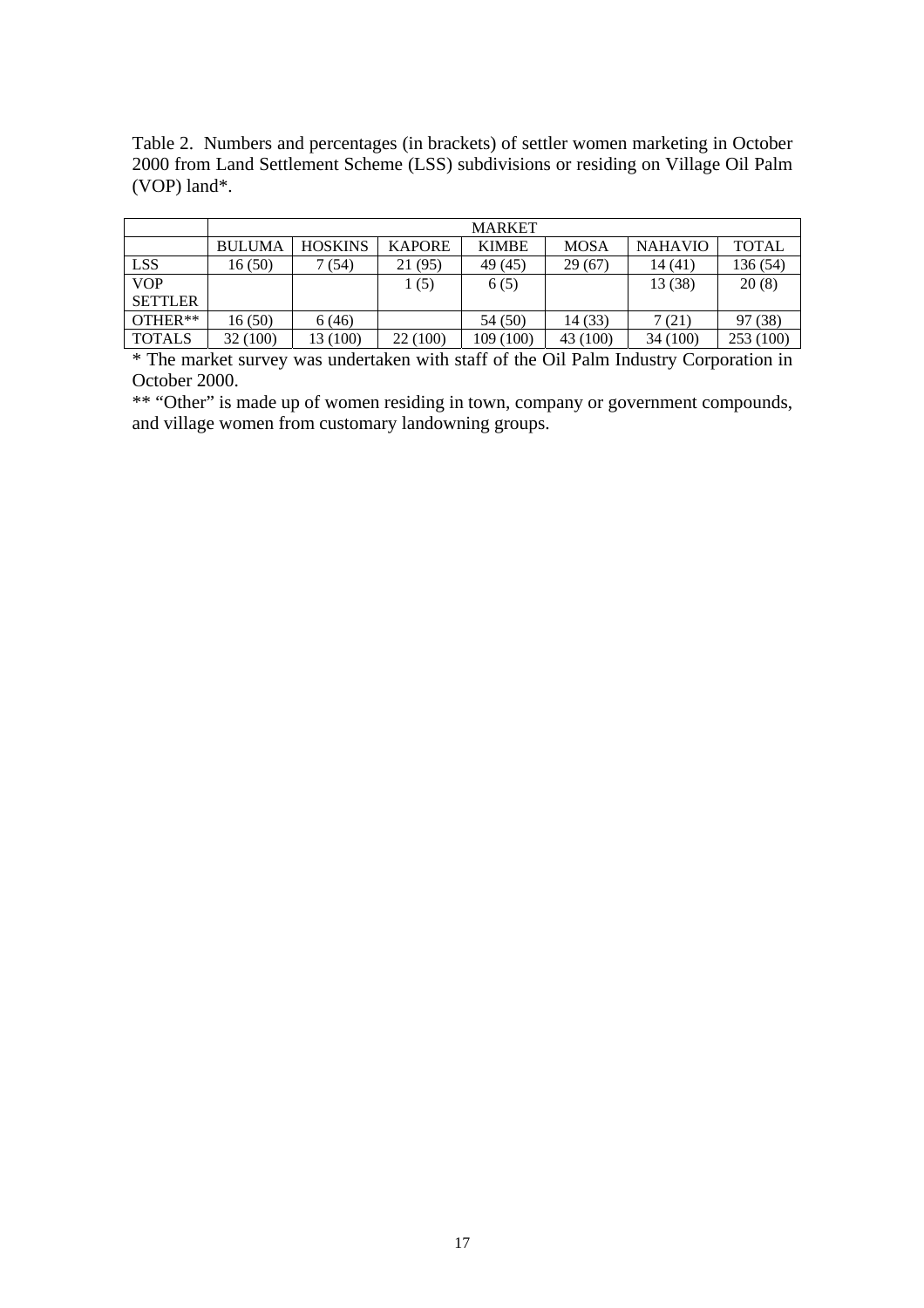

Figure 2. Meal ingredients as percentages of all meals.



Figure 3. Non-oil palm income sources for Hoskins Land Settlement Scheme (LSS) and Village Oil Palm (VOP) growers.